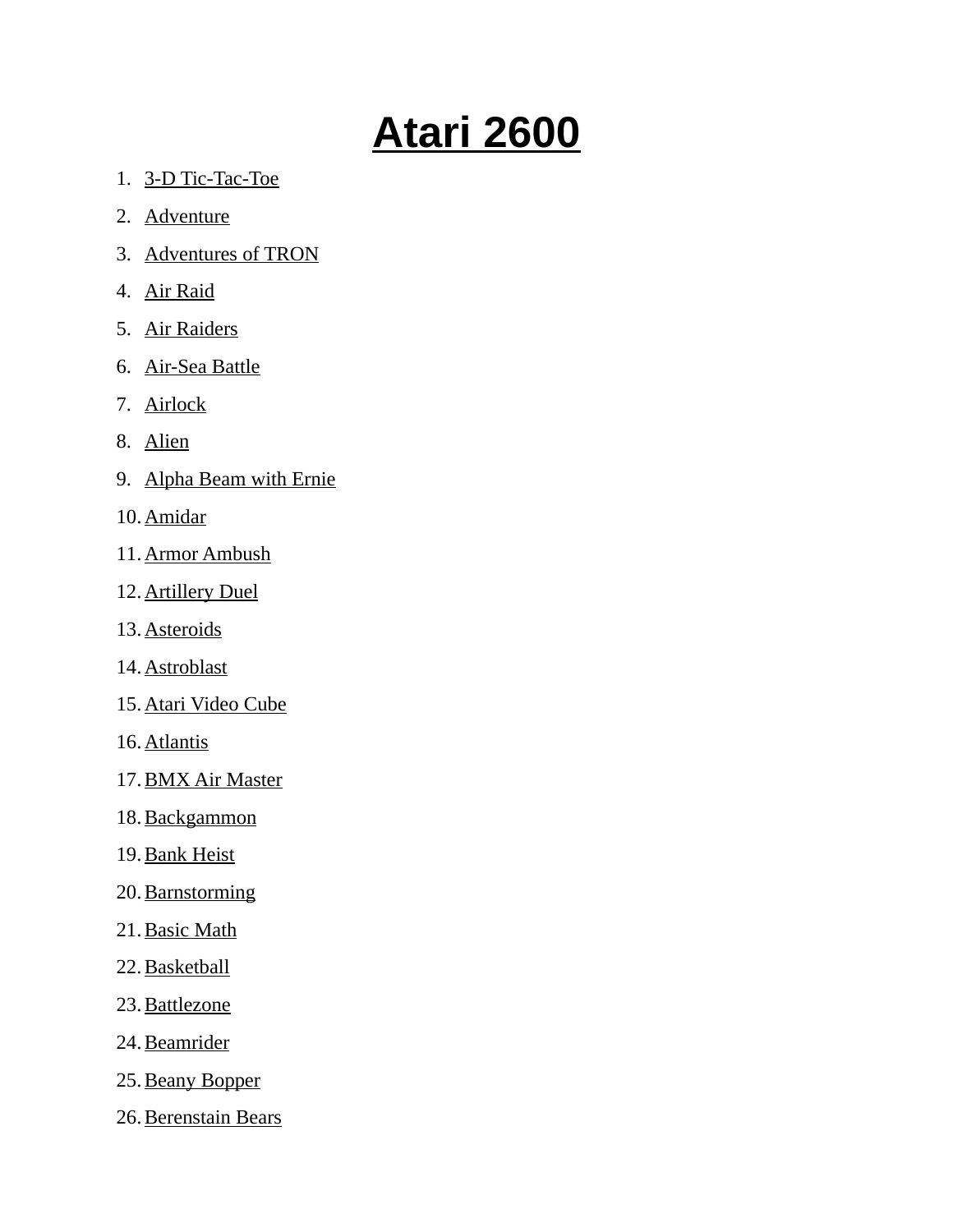- 27. Bermuda Triangle
- 28. Berzerk
- 29. Big Bird's Egg Catch
- 30. Blackjack
- 31. Blueprint
- 32. Bowling
- 33. Boxing
- 34. Brain Games
- 35. Breakout
- 36. Bridge
- 37. Buck Rogers: Planet of Zoom
- 38. Bugs
- 39. Bump 'n' Jump
- 40. Bumper Bash
- 41. BurgerTime
- 42. California Games
- 43. Canyon Bomber
- 44. Carnival
- 45. Casino
- 46. Cat Trax
- 47. Centipede
- 48. Challenge
- 49. Chase the Chuckwagon
- 50. Checkers
- 51. China Syndrome
- 52. Chopper Command
- 53. Circus Atari
- 54. Coco Nuts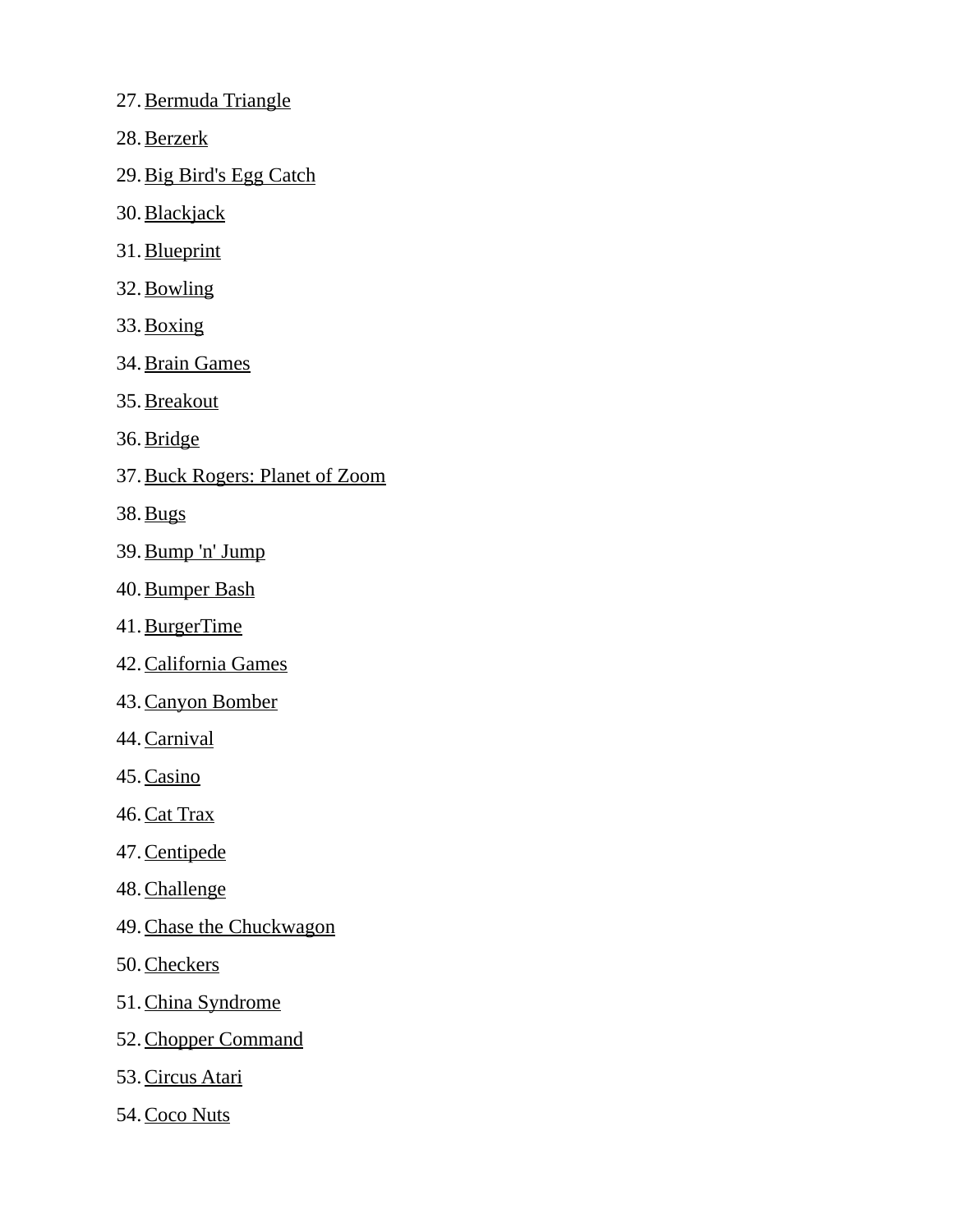55. Combat

- 56. Commando
- 57. Commando Raid
- 58. Congo Bongo
- 59. Cosmic Commuter
- 60. Cosmic Corridor
- 61. Cosmic Creeps
- 62. Cosmic Swarm
- 63. Crack'ed
- 64. Crackpots
- 65. Crash Dive
- 66. Crazy Climber
- 67. Crazy Valet
- 68. Cross Force
- 69. Crossbow
- 70. Cruise Missile
- 71. Crypts of Chaos
- 72. Crystal Castles
- 73. Dark Cavern
- 74. Dark Chambers
- 75. Deadly Duck
- 76. Death Trap
- 77. Defender
- 78. Defender II
- 79. Demolition Herby
- 80. Demon Attack
- 81. Demons to Diamonds
- 82. Desert Falcon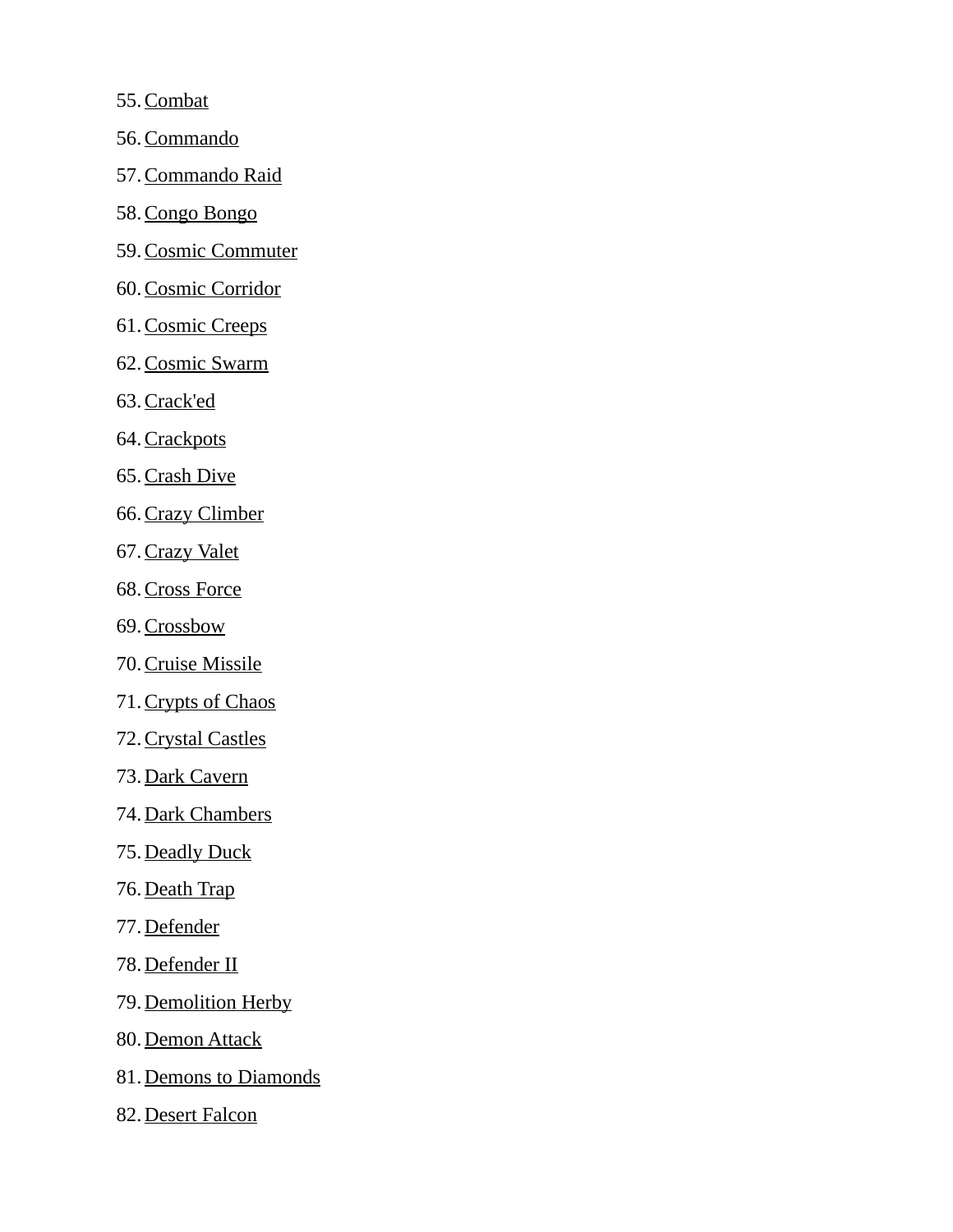83. Dig Dug

84. Dodge 'Em

85. Dolphin

- 86. Donkey Kong
- 87. Double Dragon
- 88. Double Dunk
- 89. Dragster
- 90. E.T.: The Extra-Terrestrial
- 91. Earth Attack
- 92. Earth Dies Screaming
- 93. Eggomania
- 94. Encounter at L-5
- 95. Enduro
- 96. Entombed
- 97. Espial
- 98. Euchre
- 99. Fantastic Voyage
- 100. Fast Eddie
- 101. Fast Food
- 102. Final Approach
- 103. Fire Fly
- 104. Fishing Derby
- 105. Flag Capture
- 106. Flash Gordon
- 107. Football
- 108. Frankenstein's Monster
- 109. Freeway
- 110. Frogger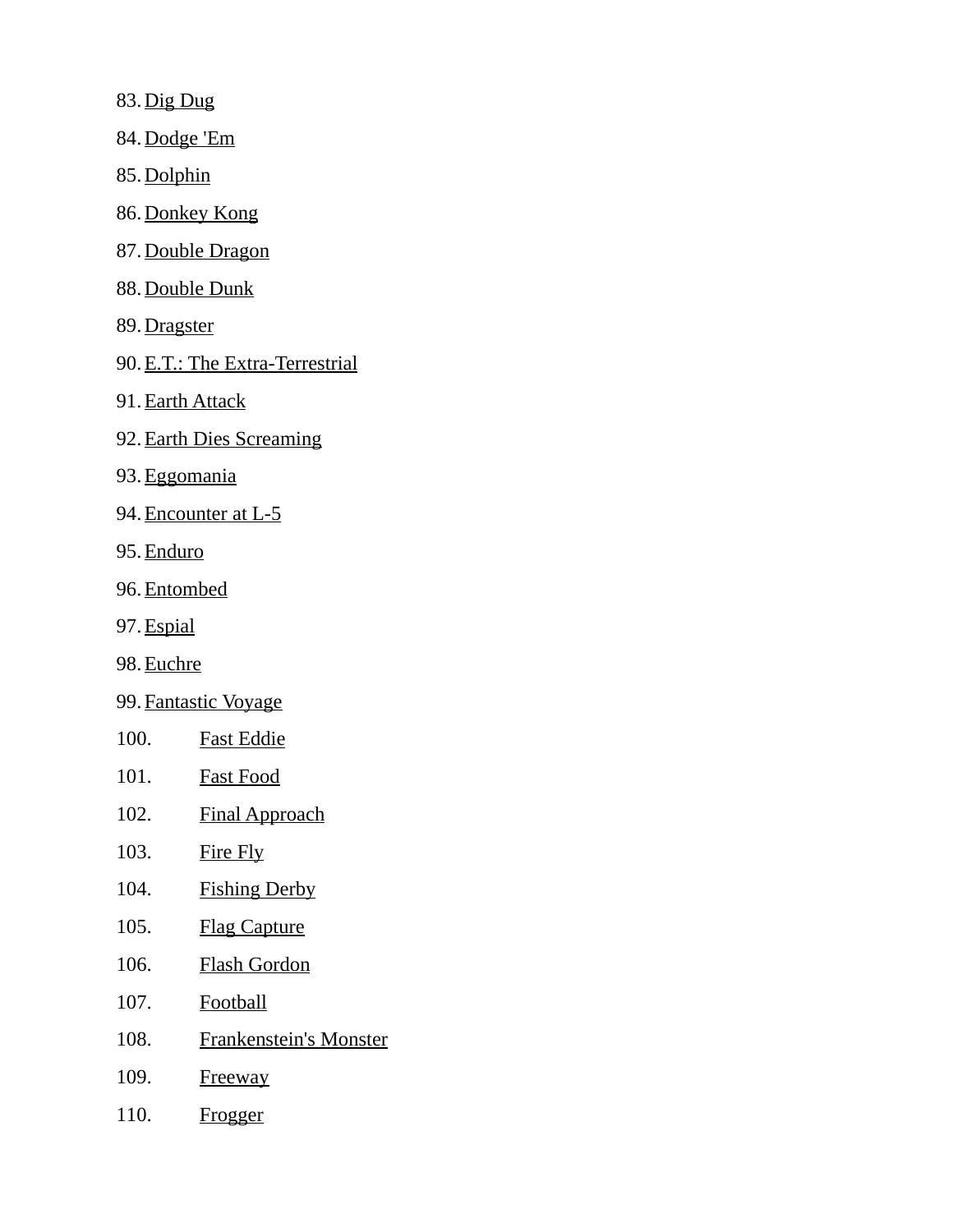| 111. | Frogger II: Threeedeep! |
|------|-------------------------|
| 112. | <b>Frogs and Flies</b>  |
| 113. | <b>Front Line</b>       |
| 114. | <b>Frostbite</b>        |
| 115. | G.I. Joe: Cobra Strike  |
| 116. | <u>GLIB</u>             |
| 117. | <u>Galaxian</u>         |
| 118. | <u>Gangster Alley</u>   |
| 119. | Gauntlet                |
| 120. | <u> Ghost Manor</u>     |
| 121. | <b>Ghostbusters</b>     |
| 122. | <b>Ghostbusters II</b>  |
| 123. | <b>Glacier Patrol</b>   |
| 124. | <u>Golf</u>             |
| 125. | <b>Gopher</b>           |
| 126. | <u>Gorf</u>             |
| 127. | <b>Grand Prix</b>       |
| 128. | Gravitar                |
| 129. | <u>Gremlins</u>         |
| 130. | <u>Guardian</u>         |
| 131. | <u>Gyruss</u>           |
| 132. | <u>H.E.R.O.</u>         |
| 133. | <b>Hangman</b>          |
| 134. | <b>Haunted House</b>    |
| 135. | <u>Home Run</u>         |
| 136. | <b>Human Cannonball</b> |
| 137. | <u>I Want My Mommy</u>  |
| 138. | <b>Ice Hockey</b>       |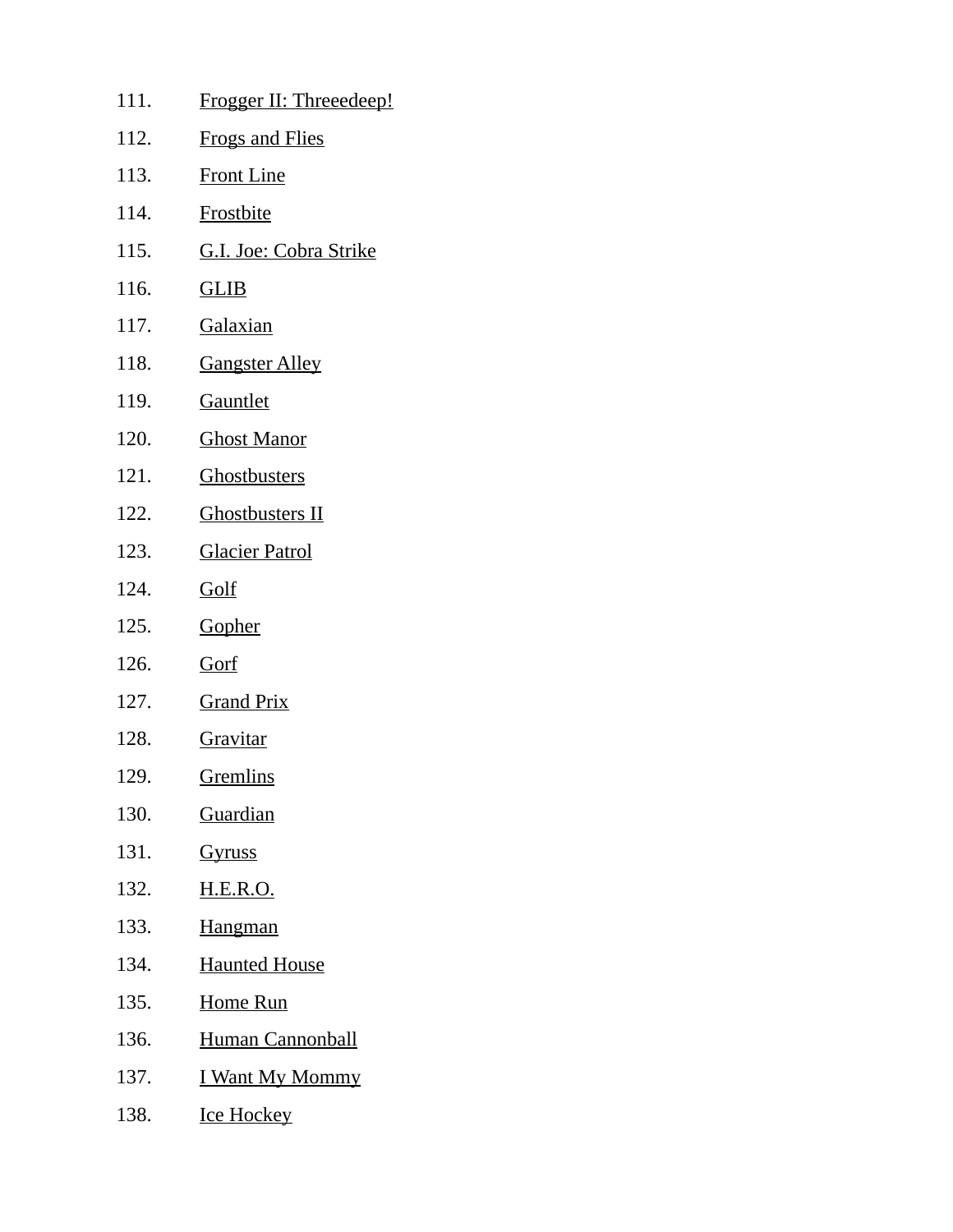| 139. | <u>Ikari Warriors</u>   |
|------|-------------------------|
| 140. | <u>Indy 500</u>         |
| 141. | <u>Infiltrate</u>       |
| 142. | James Bond 007          |
| 143. | <b>Journey Escape</b>   |
| 144. | <b>Joust</b>            |
| 145. | <u>Jr. Pac-Man</u>      |
| 146. | <b>Jungle Hunt</b>      |
| 147. | <u>Kaboom!</u>          |
| 148. | <b>Kamikaze Saucers</b> |
| 149. | <u>Kangaroo</u>         |
| 150. | <b>Karate</b>           |
| 151. | <b>Keystone Kapers</b>  |
| 152. | <b>King Kong</b>        |
| 153. | <b>Klax</b>             |
| 154. | <u>Kool-Aid Man</u>     |
| 155. | <u>Krull</u>            |
| 156. | <b>Kung-Fu Master</b>   |
| 157. | Kwibble                 |
| 158. | <u>Laser Blast</u>      |
| 159. | <b>Laser Volley</b>     |
| 160. | <b>Lochjaw</b>          |
| 161. | <u>Lock 'n' Chase</u>   |
| 162. | <b>London Blitz</b>     |
| 163. | <u>Lost Luggage</u>     |
| 164. | <u>M.A.D.</u>           |
| 165. | <u>M.A.S.H</u>          |
| 166. | <u>Malagai</u>          |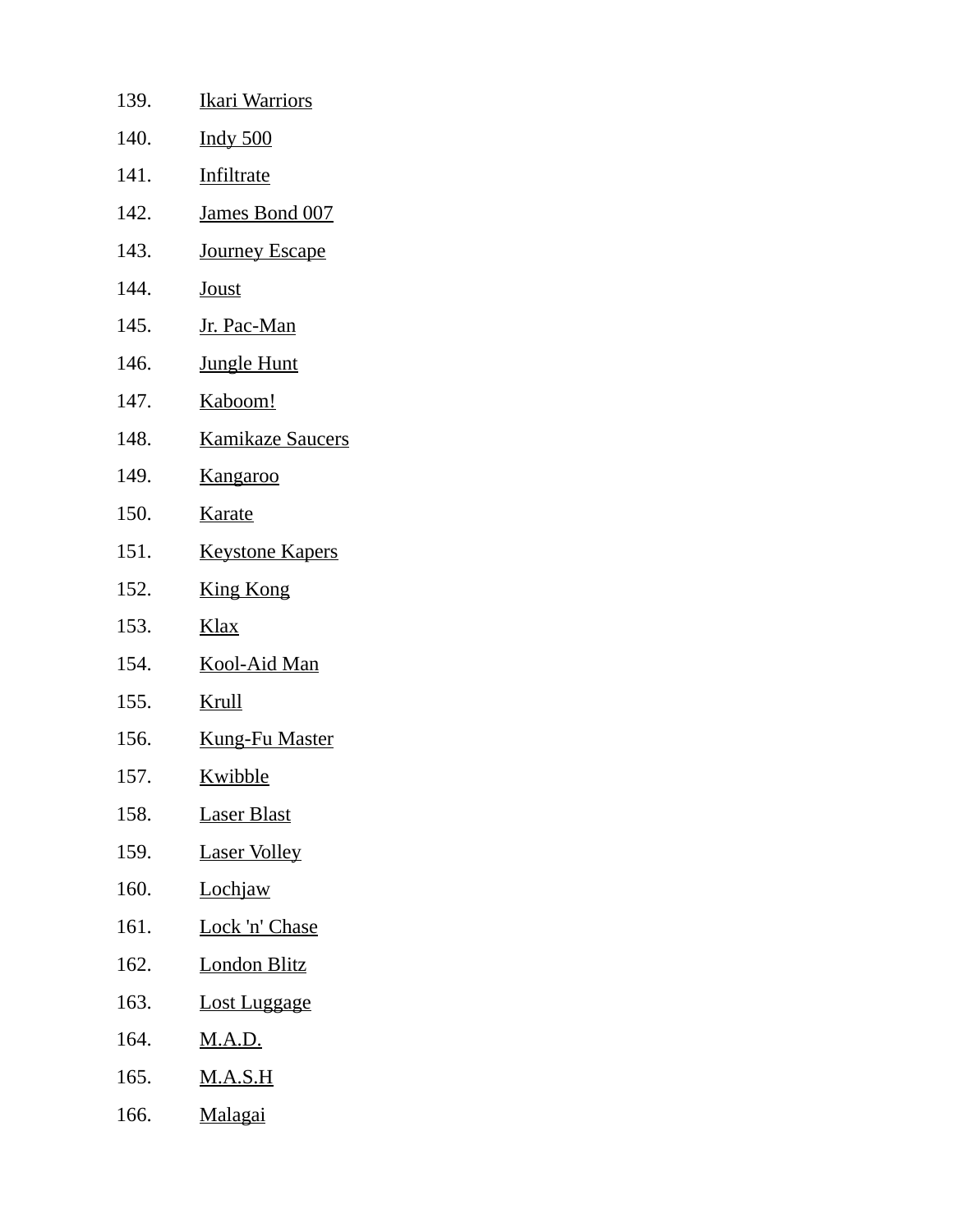| 167. | Mangia'                                             |
|------|-----------------------------------------------------|
| 168. | Marauder                                            |
| 169. | <b>Marine Wars</b>                                  |
| 170. | Mario Bros.                                         |
| 171. | <b>Master Builder</b>                               |
| 172. | <u>Masters of the Universe: The Power of He-Man</u> |
| 173. | Maze Craze: A Game of Cops 'n Robbers               |
| 174. | <b>Mega Force</b>                                   |
| 175. | <b>Megamania</b>                                    |
| 176. | <b>Merlin's Walls</b>                               |
| 177. | <b>Midnight Magic</b>                               |
| 178. | Millipede                                           |
| 179. | Miner 2049er Volume II                              |
| 180. | <b>Miner 2049er: Starring Bounty Bob</b>            |
| 181. | <b>Mines of Minos</b>                               |
| 182. | <b>Miniature Golf</b>                               |
| 183. | <b>Missile Command</b>                              |
| 184. | <b>Mogul Maniac</b>                                 |
| 185. | Montezuma's Revenge: Featuring Panama Joe           |
| 186. | <b>Moon Patrol</b>                                  |
| 187. | <b>Moonsweeper</b>                                  |
| 188. | MotoRodeo                                           |
| 189. | <b>Motocross Racer</b>                              |
| 190. | <b>Mountain King</b>                                |
| 191. | <b>Mouse Trap</b>                                   |
| 192. | <u>Mr. Do!</u>                                      |
| 193. | <u>Mr. Do!'s Castle</u>                             |
| 194. | Ms. Pac-Man                                         |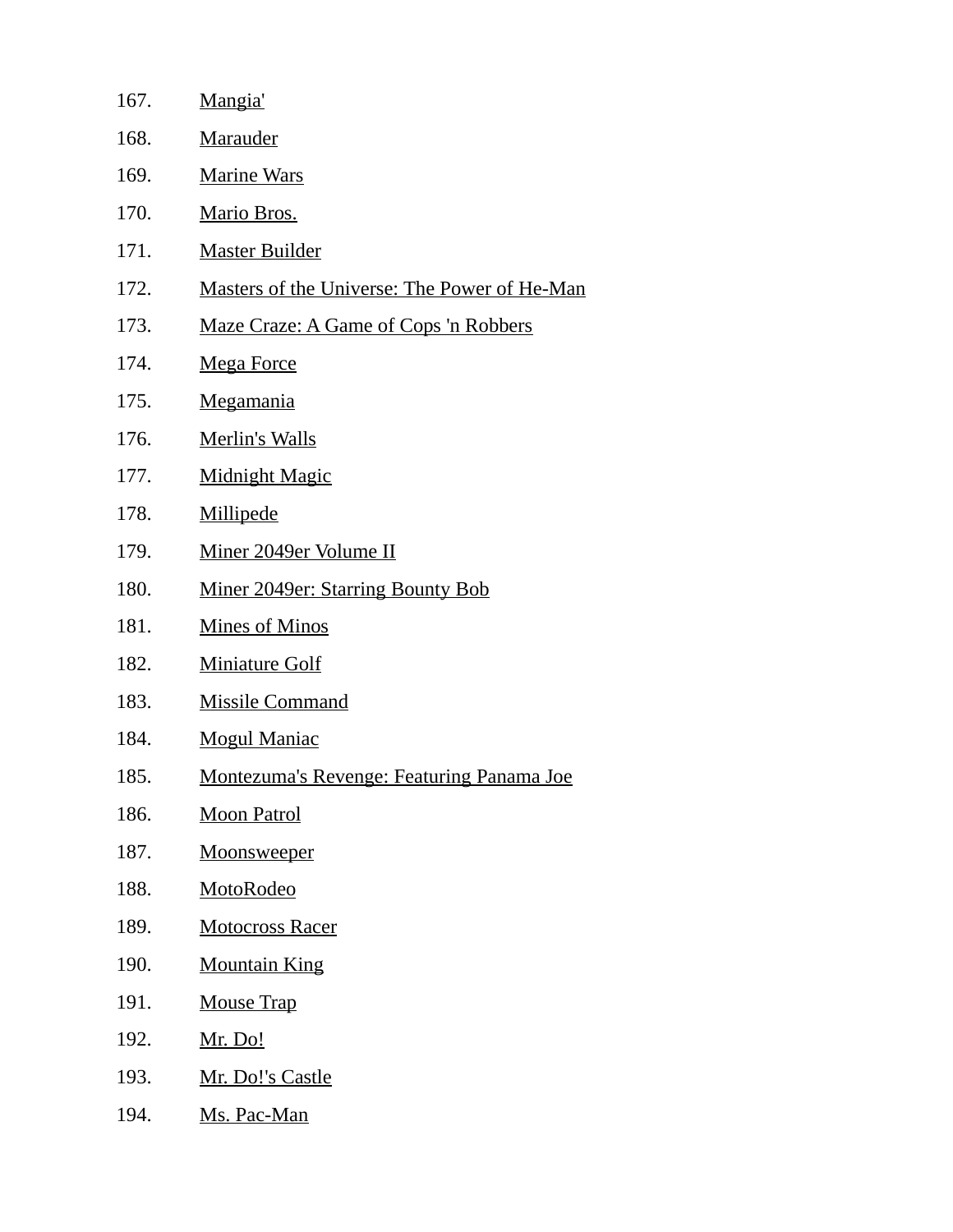| 195. | My Golf                                    |
|------|--------------------------------------------|
| 196. | <b>Name This Game</b>                      |
| 197. | <b>Night Driver</b>                        |
| 198. | <b>Obelix</b>                              |
| 199. | <b>Off Your Rocker</b>                     |
| 200. | Off the Wall                               |
| 201. | Oink!                                      |
| 202. | Omega Race                                 |
| 203. | <b>Othello</b>                             |
| 204. | <b>Out of Control</b>                      |
| 205. | <b>Outlaw</b>                              |
| 206. | Pac-Man                                    |
| 207. | Pengo                                      |
| 208. | <b>Pete Rose Baseball</b>                  |
| 209. | Phoenix                                    |
| 210. | Picnic                                     |
| 211. | Piece o' Cake                              |
| 212. | Pigs in Space                              |
| 213. | Pitfall II: Lost Caverns                   |
| 214. | Pitfall!: Pitfall Harry's Jungle Adventure |
| 215. | <b>Planet Patrol</b>                       |
| 216. | <b>Plaque Attack</b>                       |
| 217. | Polaris                                    |
| 218. | <b>Pole Position</b>                       |
| 219. | <b>Pooyan</b>                              |
| 220. | <b>Popeye</b>                              |
| 221. | Porky's                                    |
| 222. | <u>Pressure Cooker</u>                     |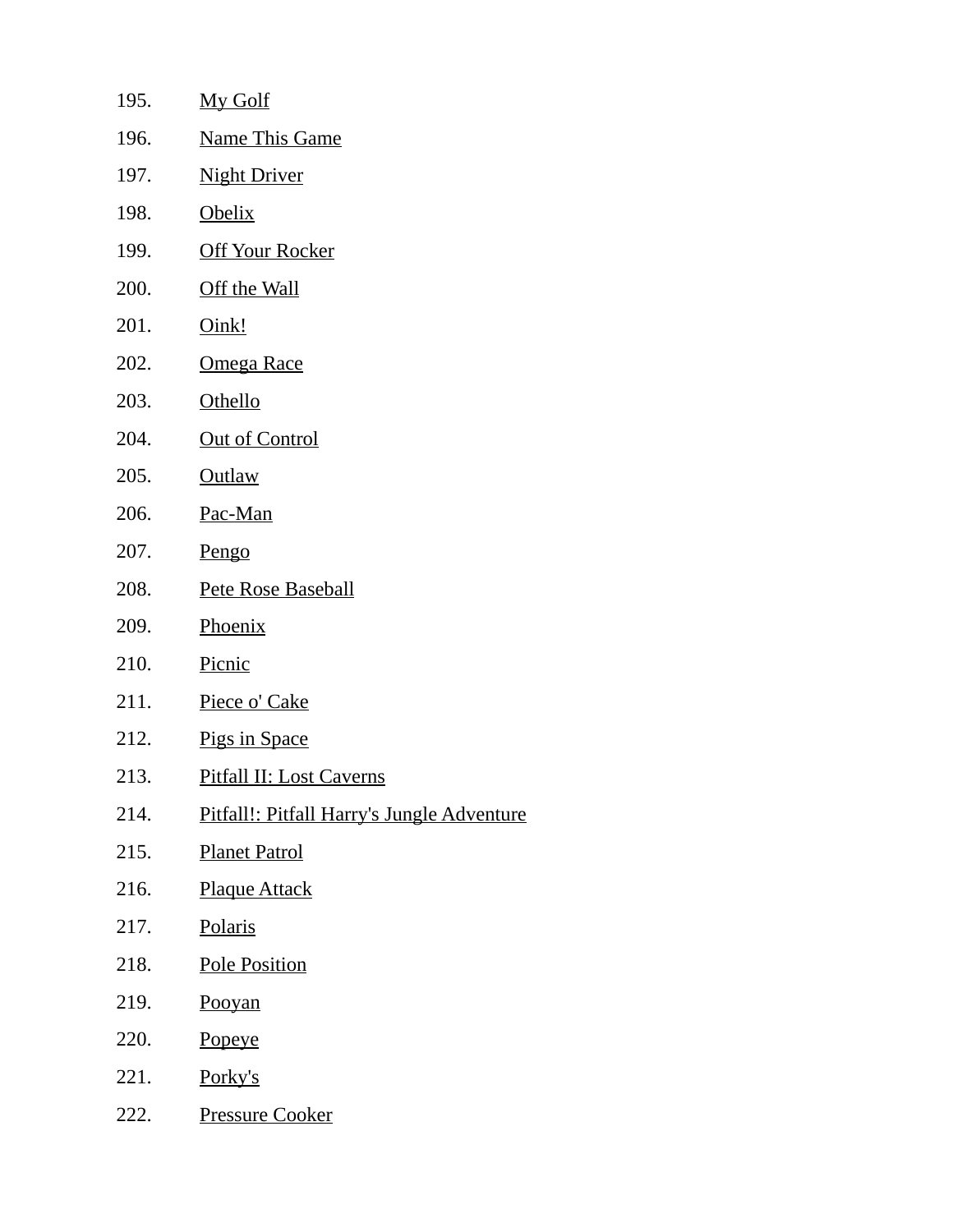| 223. | <b>Private Eye</b>                       |
|------|------------------------------------------|
| 224. | Q*bert's Qubes                           |
| 225. | Q-bert                                   |
| 226. | <b>Quadrun</b>                           |
| 227. | <b>Racquetball</b>                       |
| 228. | Radar Lock                               |
| 229. | <b>Raft Rider</b>                        |
| 230. | Raiders of the Lost Ark                  |
| 231. | Rampage!                                 |
| 232. | Reactor                                  |
| 233. | <b>RealSports Baseball</b>               |
| 234. | <b>RealSports Basketball</b>             |
| 235. | <b>RealSports Boxing</b>                 |
| 236. | <b>RealSports Football</b>               |
| 237. | <b>RealSports Soccer</b>                 |
| 238. | <b>RealSports Tennis</b>                 |
| 239. | <b>RealSports Volleyball</b>             |
| 240. | <u>Rescue Terra I</u>                    |
| 241. | <b>Revenge of the Beefsteak Tomatoes</b> |
| 242. | <u> River Patrol</u>                     |
| 243. | <u>River Raid</u>                        |
| 244. | <u> River Raid II</u>                    |
| 245. | <b>Robot Tank</b>                        |
| 246. | Roc 'n Rope                              |
| 247. | <b>Save Our Ship</b>                     |
| 248. | <u>Sea Hawk</u>                          |
| 249. | <b>Sea Hunt</b>                          |
| 250. | <b>Seaquest</b>                          |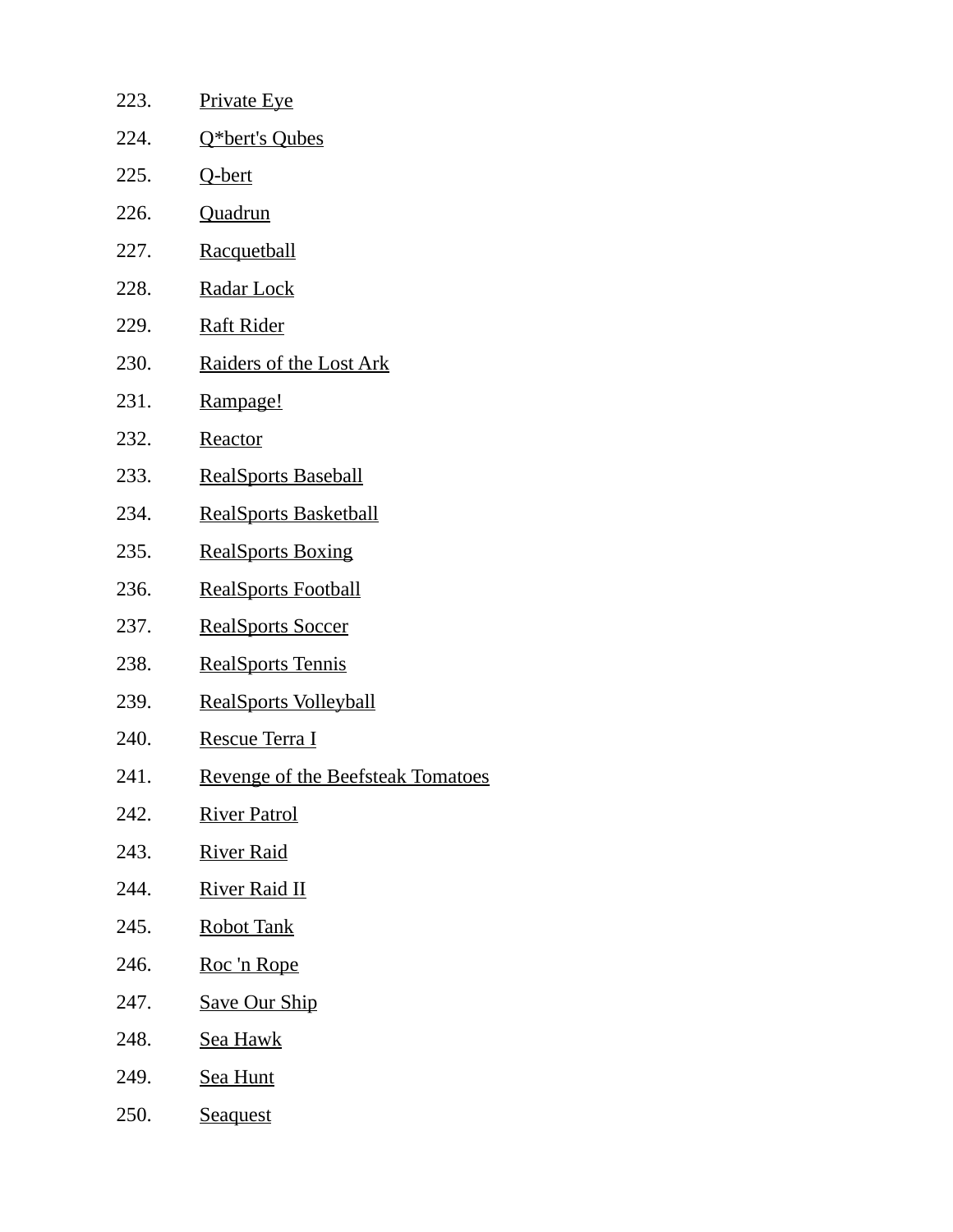| 251. | <b>Secret Quest</b>                        |
|------|--------------------------------------------|
| 252. | <b>Sentinel</b>                            |
| 253. | <b>Shark Attack</b>                        |
| 254. | <b>Shuttle Orbiter</b>                     |
| 255. | <b>Sinistar</b>                            |
| 256. | <b>Skate Boardin'</b>                      |
| 257. | <b>Skeet Shoot</b>                         |
| 258. | <b>Skiing</b>                              |
| 259. | <b>Sky Diver</b>                           |
| 260. | <b>Sky Jinks</b>                           |
| 261. | <b>Sky Skipper</b>                         |
| 262. | <b>Slot Machine</b>                        |
| 263. | <b>Slot Racers</b>                         |
| 264. | <b>Smurf: Rescue in Gargamel's Castle</b>  |
| 265. | <b>Smurfs save the Day</b>                 |
| 266. | <b>Snoopy and the Red Baron</b>            |
| 267. | <b>Solar Fox</b>                           |
| 268. | <b>Solaris</b>                             |
| 269. | <u>Sorcerer</u>                            |
| 270. | <b>Sorcerer's Apprentice</b>               |
| 271. | <b>Space Attack</b>                        |
| 272. | <b>Space Cavern</b>                        |
| 273. | <b>Space Invaders</b>                      |
| 274. | <b>Space Jockey</b>                        |
| 275. | <b>Space Shuttle: A Journey Into Space</b> |
| 276. | <b>Space War</b>                           |
| 277. | <b>SpaceMaster X-7</b>                     |
| 278. | <b>Spacechase</b>                          |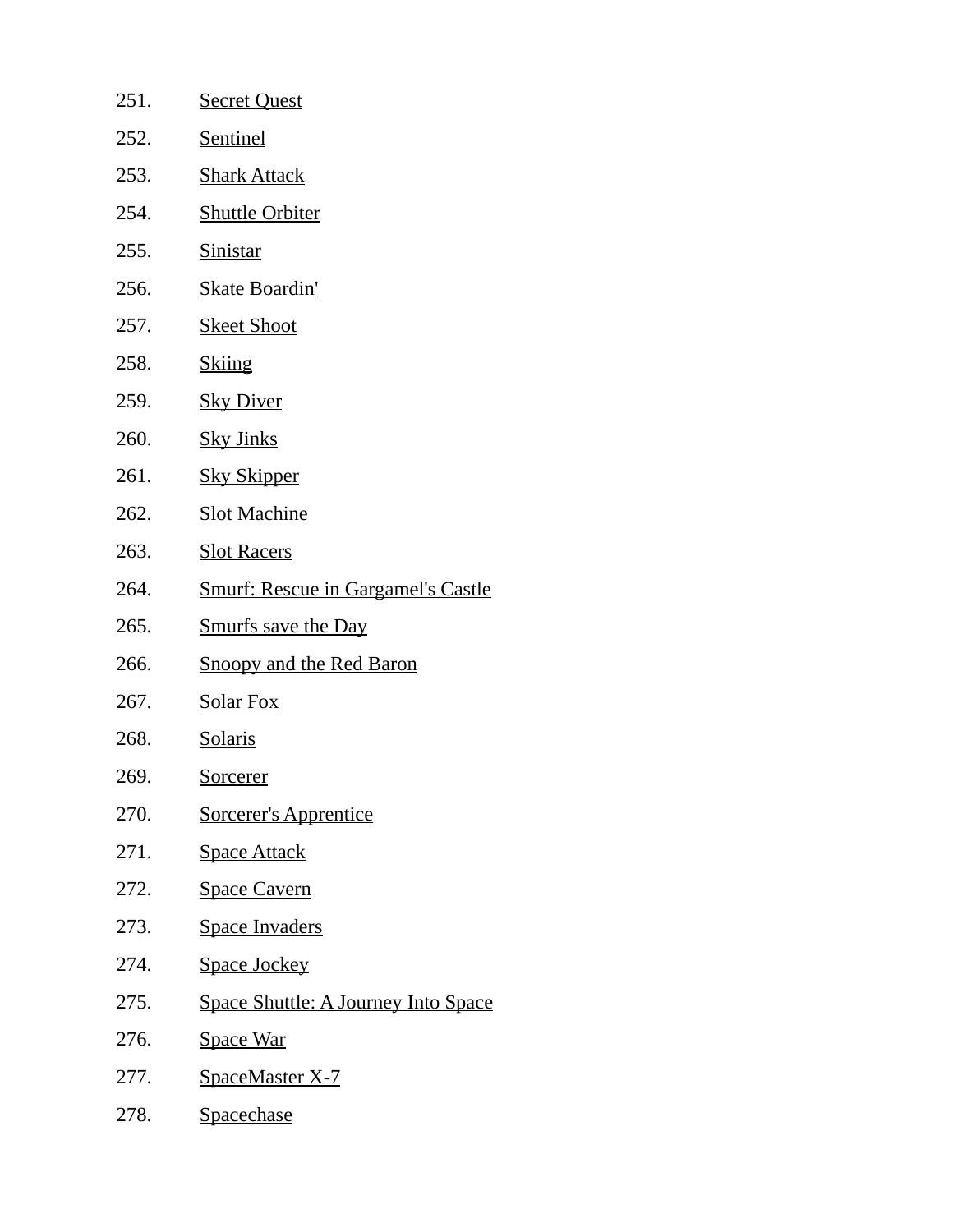- 279. Spider Fighter 280. Spider-Man 281. Spiderdroid 282. Spike's Peak 283. Spitfire Attack 284. Springer 285. Sprint Master 286. Spy Hunter 287. Squeeze Box 288. Sssnake 289. Stampede 290. Star Fox 291. Star Raiders 292. Star Strike 293. Star Trek: Strategic Operations Simulator 294. Star Wars: Jedi Arena 295. Star Wars: Return of the Jedi: Death Star Battle 296. Star Wars: The Arcade Game 297. Star Wars: The Empire Strikes Back 298. StarMaster 299. Stargate 300. Stargunner 301. Steeplechase 302. Stellar Track 303. Strawberry Shortcake: Musical Match-Ups 304. Street Racer
- 305. Sub-Scan
- 306. Submarine Commander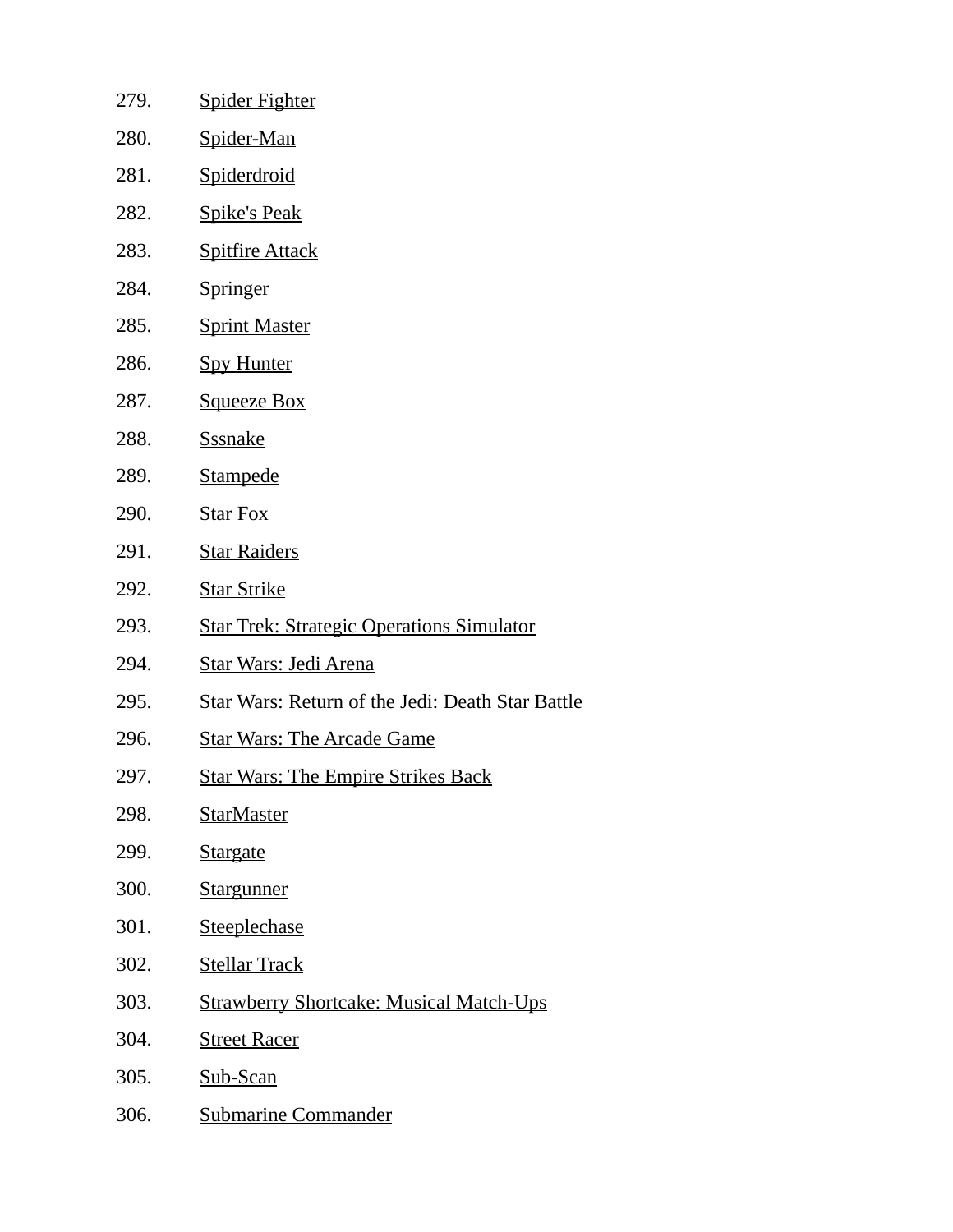| 307. | <b>Summer Games</b>             |
|------|---------------------------------|
| 308. | <b>Super Baseball</b>           |
| 309. | <u>Super Breakout</u>           |
| 310. | <b>Super Challenge Baseball</b> |
| 311. | <b>Super Challenge Football</b> |
| 312. | <b>Super Cobra</b>              |
| 313. | <b>Super Football</b>           |
| 314. | <b>Superman</b>                 |
| 315. | Surround                        |
| 316. | <b>Survival Run</b>             |
| 317. | <b>SwordQuest: EarthWorld</b>   |
| 318. | <b>SwordQuest: FireWorld</b>    |
| 319. | <b>SwordQuest: WaterWorld</b>   |
| 320. | <b>Swordfight</b>               |
| 321. | <b>TRON: Deadly Discs</b>       |
| 322. | <u>Tac-Scan</u>                 |
| 323. | <u>Tank Brigade</u>             |
| 324. | <u>Tapeworm</u>                 |
| 325. | <u>Tapper</u>                   |
| 326. | <b>Task Force</b>               |
| 327. | <b>Tax Avoiders</b>             |
| 328. | <b>Taz</b>                      |
| 329. | <b>Tennis</b>                   |
| 330. | <b>Texas Chainsaw Massacre</b>  |
| 331. | <u>The A-Team</u>               |
| 332. | <b>The Activision Decathlon</b> |
| 333. | The Challenge of Nexar          |
| 334. | <b>Threshold</b>                |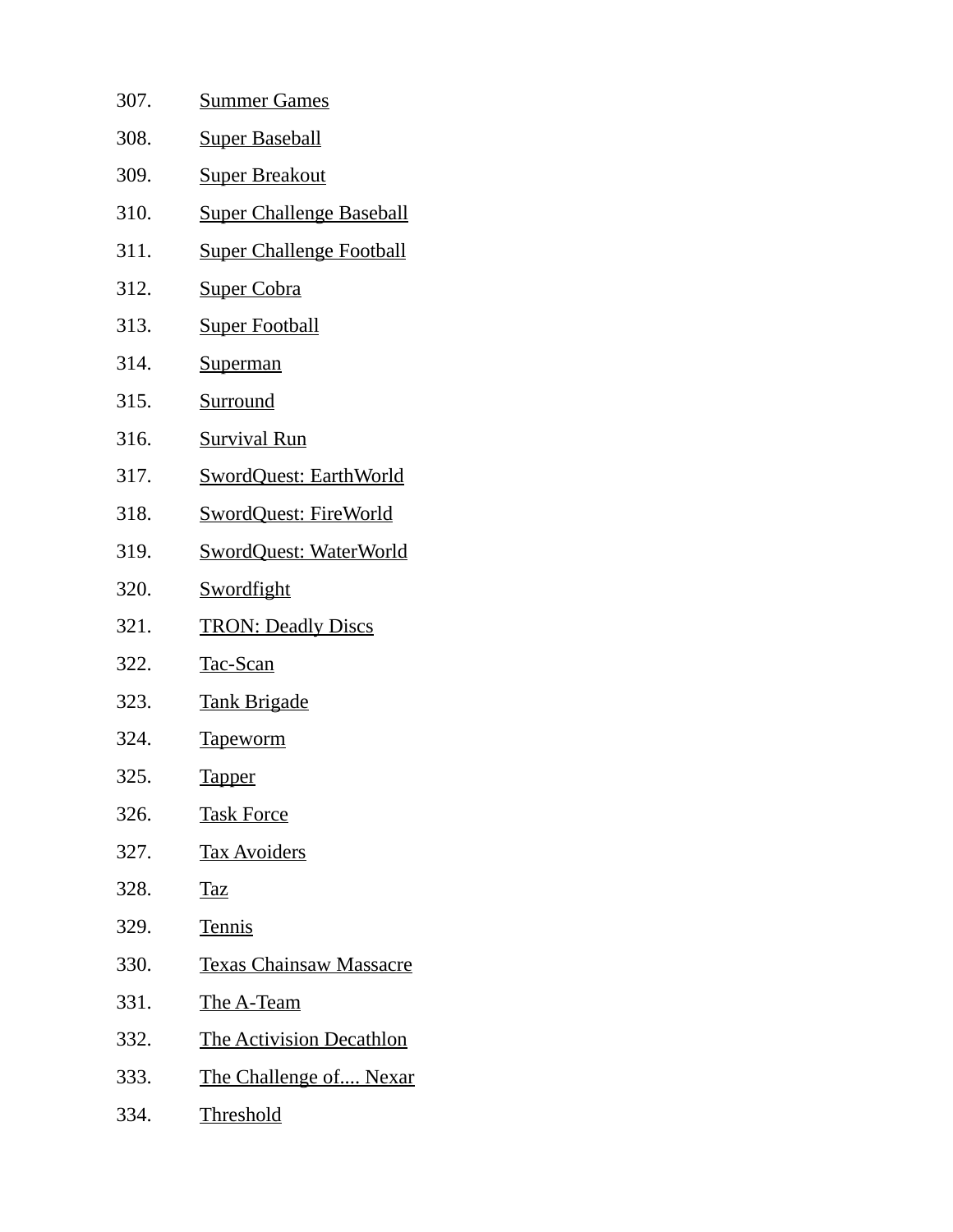| 335. | <b>Thunderground</b>                      |
|------|-------------------------------------------|
| 336. | <u>Time Pilot</u>                         |
| 337. | <u>Time Warp</u>                          |
| 338. | <b>Title Match Pro Wrestling</b>          |
| 339. | <u>Tomarc the Barbarian</u>               |
| 340. | <b>Tomcat: The F-14 Fighter Simulator</b> |
| 341. | <b>Towering Inferno</b>                   |
| 342. | <b>Track &amp; Field</b>                  |
| 343. | <b>Tunnel Runner</b>                      |
| 344. | <b>Turmoil</b>                            |
| 345. | Tutankham                                 |
| 346. | Up 'n Down                                |
| 347. | <b>Vanguard</b>                           |
| 348. | <b>Venture</b>                            |
| 349. | <b>Venture II</b>                         |
| 350. | <b>Video Checkers</b>                     |
| 351. | <b>Video Chess</b>                        |
| 352. | <b>Video Olympics</b>                     |
| 353. | <u>Video Pinball</u>                      |
| 354. | <u>Wabbit</u>                             |
| 355. | <u>Walker</u>                             |
| 356. | <u>Wall Ball</u>                          |
| 357. | <u>Warlords</u>                           |
| 358. | <u>Warplock</u>                           |
| 359. | <b>Winter Games</b>                       |
| 360. | <u>Wizard of Wor</u>                      |
| 361. | <u>Worm War I</u>                         |
| 362. | <u> Xonox - Robin Hood/Sir Lancelot</u>   |